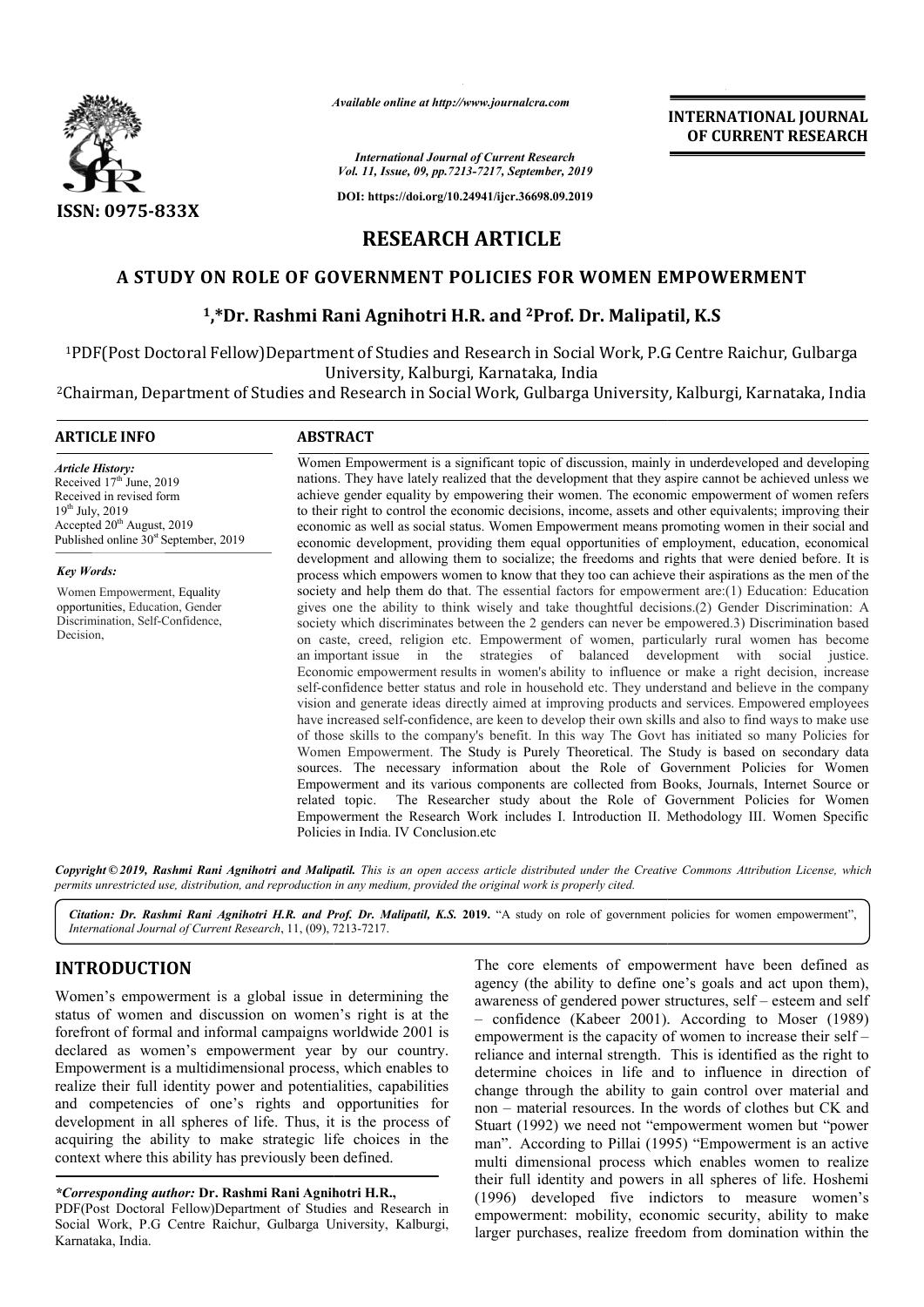family and political and legal awareness and involvement in political campaigning and protests with this in mind. An attempt is made in the following situation to measure empowerment of women respondents. As we know very well that the status of women in ancient time was as same as the men. During the mediaeval period, it goes to low points. In modern time women have held the high position from Prime Minister to astronauts as Razia Begum, Kalpana Chawla, Kiran Bedi, Indra Gandhi, Mary Kombucha and Saina Mirza etc.

It is said that women are the backbone of any society, so we should develop them from the beginning. But the question arises: Are women become really strong? And | long term struggle has ended? Many programmes have been implemented and run by the government such as International Women's Day, Mother's Day etc. in order to bring awareness in the society about the true rights and value of the woman in the development of the nation. Women need to be progressed in the numbers of the sphere. Women Empowerment refers to increase and improve the social, economic, political and legal strength of the women, to ensure equal-right to women, and to make them confident enough to claim their rights. Empowerment of women would mean encouraging women to be self-reliant, independent, have positive self-esteem, generate confidence to face any difficult situation and invite active participation in various socio-political development endeavours.

The growing conscience is to accept women as individuals capable of making rational and educated decision about them as well as the society, increasing and improving the economic, political and legal strength of the women, to ensure equal-right as men, achieve internationally agreed goals for development and sustainability, and improve the quality of life for their families and communities. Discrimination against women is rampant all over the world even in this 21st century. Patriarchal societies in most countries are adept at exploitation as well as victimisation of women. Crimes directed specifically against women are reported from all over the world. There still remain questions about the acceptance of women empowerment is the most advanced of countries, while developing nations and nations under political duress are far from achieving the desired status. The position and status of women all over the world has raised incredibly in the 20th century. A long struggle going back over a century has brought women the property rights, voting rights, inequality in civil rights before the law in matters of marriage and employment. In addition to the above rights, in India, the customs of purdaha (vile system), female infanticide, child marriage, sati pratha, dowry system and the state of permanent widowhood were either totally removed or checked to an appreciable extent after independence through legislative measures. Apart from these many welfare schemes for women and child like Beti Bachao Beti Padhao Scheme, Ujjawlala, ICDS, Kishori Shakhati Yojana etc., have been launched by the Indian government. In view of the above, it may be expected that with a strong determination, commitment, and involvement of people and organisations with philanthropic motive and a rational outlook, the problem that women faced, can be solved and hurdled be overcome for promoting national rejuvenation and development. The concept of Women's empowerment has become a significant topic of discussion in development and economies. Women empowerment is empowering the women to take their own decision for their personal dependent. Empowerment of women helps them to take their own decision by breaking all personal limitations of society and family. Women empowerment also refers to the creation of an environment of women where they can make a decision of their own for their personal benefits as well as for society. It is to bring equality in the society for both male and female in all areas; by increasing and improving the social economic and political and legal strength of the women. It is also necessary to ensure equal right to women and to make them confident to claim their rights, such as free live their life with a sense of self-worth, respect and dignity. They should be given complete control of their life, both within and outside their home and workplace. They should also be given the right to take their own decisions and also to make their own choices. It is very important to give them equal rights to participate in social, religious and public activities. Women should be given the equal social state in society by giving them equal rights for social and economic justice. Every woman should be given an equal opportunity for education and they should also get an equal employment opportunity without any gender bias. It is very important to provide them with a safe and comfortable working environment.

Women empowerment is very pessary to make the bright future of the family, society and country. Women are as talented as men. Previously women were not allowed higher education like men and hence their talent was wasted. But nowadays women are allowed to go for their higher studies and it encourages them to show their capabilities which will not only benefit them but also the whole world at large. The main advantage of women empowerment is that there will be an overall development of the society. The money that women earn does not help them and their family but it also helps society to develop. Women empowerment leads to a decrease in domestic violence. Uneducated women are at high risk for domestic violence than an educated woman. In order to make the country a fully developed country, women empowerment is one of the essential too to get the goal to develop. Government also takes and initiated so many Policies for Empowerment of women.

# **METHODOLOGY**

The Study is Purely Theoretical. The Study is based on secondary data sources. The necessary information about the Government Women Policies and its various components are collected from Books, Journals, Internet Source or related topic. The Researcher study about the Women Government Policies in India.

### **Government Women Policies**

**National Policy for Women Empowerment (2001):** The goal of the National Policy for Women Empowerment (2001) is to bring about the advancement, development and empowerment of women. Specifically, the objectives of this Policy include

- Creating an environment through positive economic and social policies for full development of women to enable them to realize their full potential
- The de-jure and de-facto enjoyment of all human rights and fundamental freedom by women on equal basis with men in all spheres – political, economic, social, cultural and civil
- Equal access to participation and decision making of women in social, political and economic life of the nation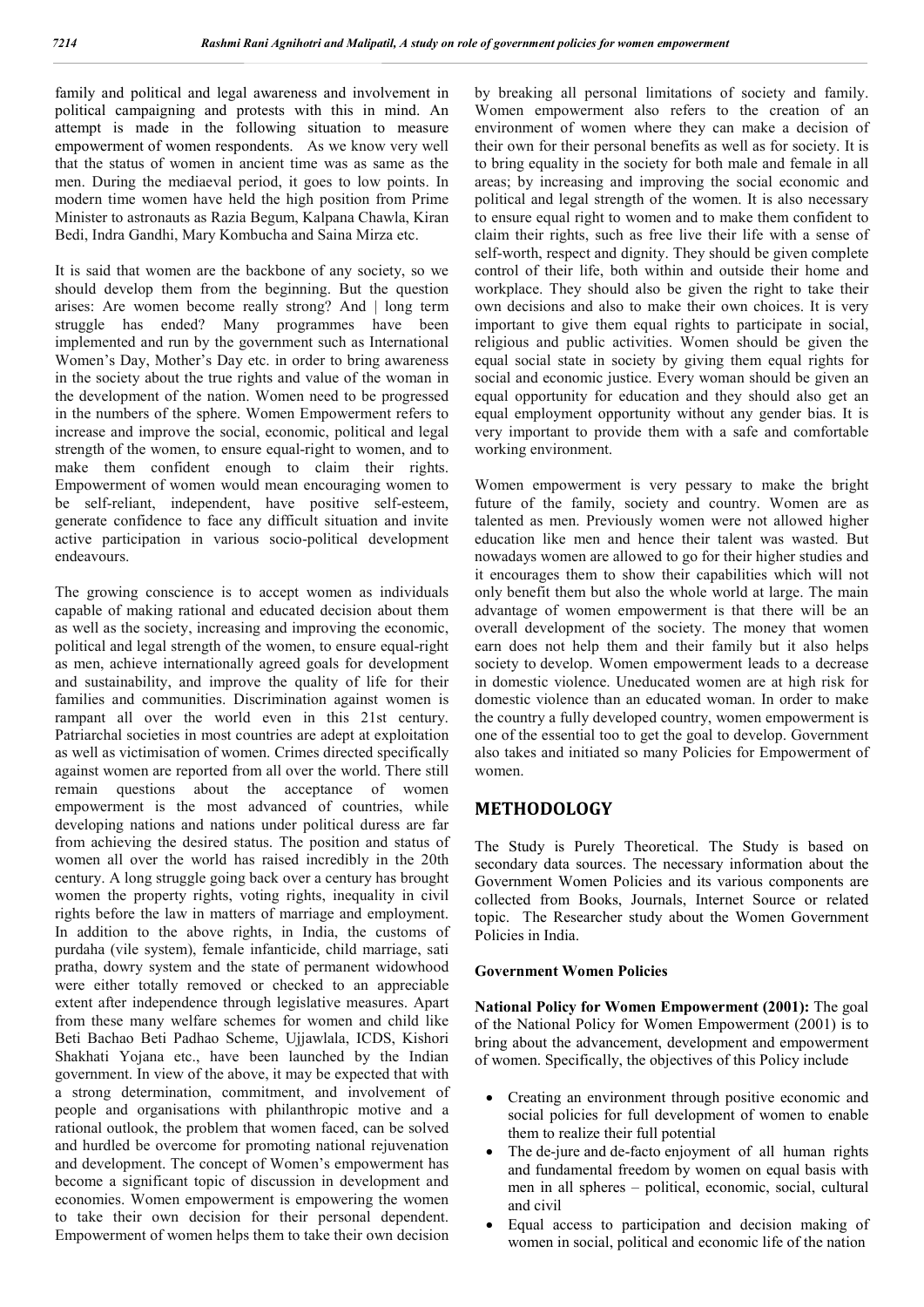- Equal access to women to health care, quality education at all levels, career and vocational guidance, employment, equal remuneration, occupational health and safety, social security and public office etc.
- Strengthening legal systems aimed at elimination of all forms of discrimination against women
- Changing societal attitudes and community practices by active participation and involvement of both men and women.
- Mainstreaming a gender perspective in the development process.
- Elimination of discrimination and all forms of violence against women and the girl child; and
- Building and strengthening partnerships with civil society, particularly women's organizations.

Therefore, National Policy for Empowerment of Women (2001) made concrete suggestions towards the introduction of a gender perspective in the budgeting process. Specifically, it promised.

- Developing "Gender Development Indices" (GDI), by networking with specialized agencies.
- Undertaking "Gender auditing and development of evaluation mechanisms"
- Undertaking the collection of "Gender-disaggregated data" by all primary data collecting agencies of the Central and State Governments as well as research and academic institutions in the Public and Private Sectors.

Women's risk of premature death and disability is highest during their reproductive years. Maternal mortality is not merely a health disadvantage; it is a matter of social injustice. Low social and economic status of girls and women limits their access to education, good nutrition, as well as money to pay for health care and family planning services. Empowering women and enhancing their employment opportunities and participation of women in the paid work force. Since 33 per cent of elected panchayat seats are reserved for women (73rd and 74th Constitutional Amendments Act, 1992),representative committees of the panchayats (headed by an elected woman panchayat member) should be formed to promote a gender sensitive, multi-sectoral agenda for population stabilisation, that will "think, plan and act locally, and support nationally"· Under-nutrition and micronutrient deficiency goes beyond mere food entitlements to woman's well-being. To the extent that women are over-represented among the poor, interventions for improving women's health and nutrition are critical for poverty reduction. The Ministry of Women and Child Development is the nodal agency for all matters pertaining to welfare, development and empowerment of women. It has evolved schemes and programmes for their benefit. These schemes are spread across a very wide spectrum such as women's need for shelter, security, safety, legal aid, justice, information, maternal health, food, nutrition etc., as well as their need for economic sustenance through skill development, education and access to credit and marketing. Various schemes of the Ministry are like Swashakti, Swayamsidha, STEP and Swawlamban enable economic empowerment. Working Women Hostels and Creches provide support services. Swadhar and Short Stay Homes provide protection and rehabilitation to women in difficult circumstances. The Ministry also supports autonomous bodies like National Commission, Central Social Welfare Board and Rashtriya

Mahila Kosh which work for the welfare and development of women. Economic sustenance of women through skill development, education and access to credit and marketing is also one of the areas where the Ministry has special focus. However, we are still far behind in achieving the equality and justice which the Preamble of our Constitution talks about. The real problem lies in the patriarchal and male-dominated system of our society which considers women as subordinate to men and creates different types of methods to subjugate them. The need of us is to educate and sensitize male members of the society regarding women issues and try to inculcate a feeling of togetherness and equality among them so that they would stop their discriminatory practices towards the fairer sex.For this to happen apart from Government, the efforts are needed from various NGOs and from enlightened citizens of the country. And first of all efforts should begin from our homes where we must empower female members of our family by providing them equal opportunities of education, health, nutrition and decision making without any discrimination.

**National Nutrition Policy (1993):** Till the end of the IV PIan, India's main emphasis was on the aggregate growth of the economy and reliance was placed on the percolation effects of growth. In the face of continuing poverty and malnutrition, an alternative strategy of development comprising a frontal attack on poverty, unemployment and malnutrition became a national priority from the beginning of' the Fifth Plan. This shift in strategy has given rise to a number of interventions to increase the purchasing power of the poor, to improve the provision of basic services to the poor and to' devise a security system through which the most vulnerable sections of the poor (viz. women and children) can be protected.

**National Health Policy (2002**): A National Health Policy was last formulated in 1983, and since then there have been marked changes in the determinant factors relating to the health sector. Access to, and benefits from, the public health system have been very uneven between the better-endowed and the more vulnerable sections of society. It has been mentioned in the policy document that this is particularly true for women, children and the socially disadvantaged sections of society.

**The National Environment Policy (2006):** The policy recognises that a diverse developing society such as ours provides numerous challenges in the economic, social, political, cultural, and environmental arenas. All of these coalesce in the dominant imperative of alleviation of mass poverty, reckoned in the multiple dimensions of livelihood security, health care, education, empowerment of the disadvantaged, and elimination of gender disparities. The National Environment Policy seeks to extend the coverage, and fill in gaps that still exist, in light of present knowledge and accumulated experience. It does not displace, but builds on the earlier policies.

**The National Policy on Education (1986):** The National Policy on Education (NPE), 1986, as modified in 1992, emphasises three aspects in relation to elementary education

- Universal access and enrolment,
- Universal retention of children up to14 years of age, and
- A substantial improvement in the quality of education to enable all children to achieve essential levels of learning.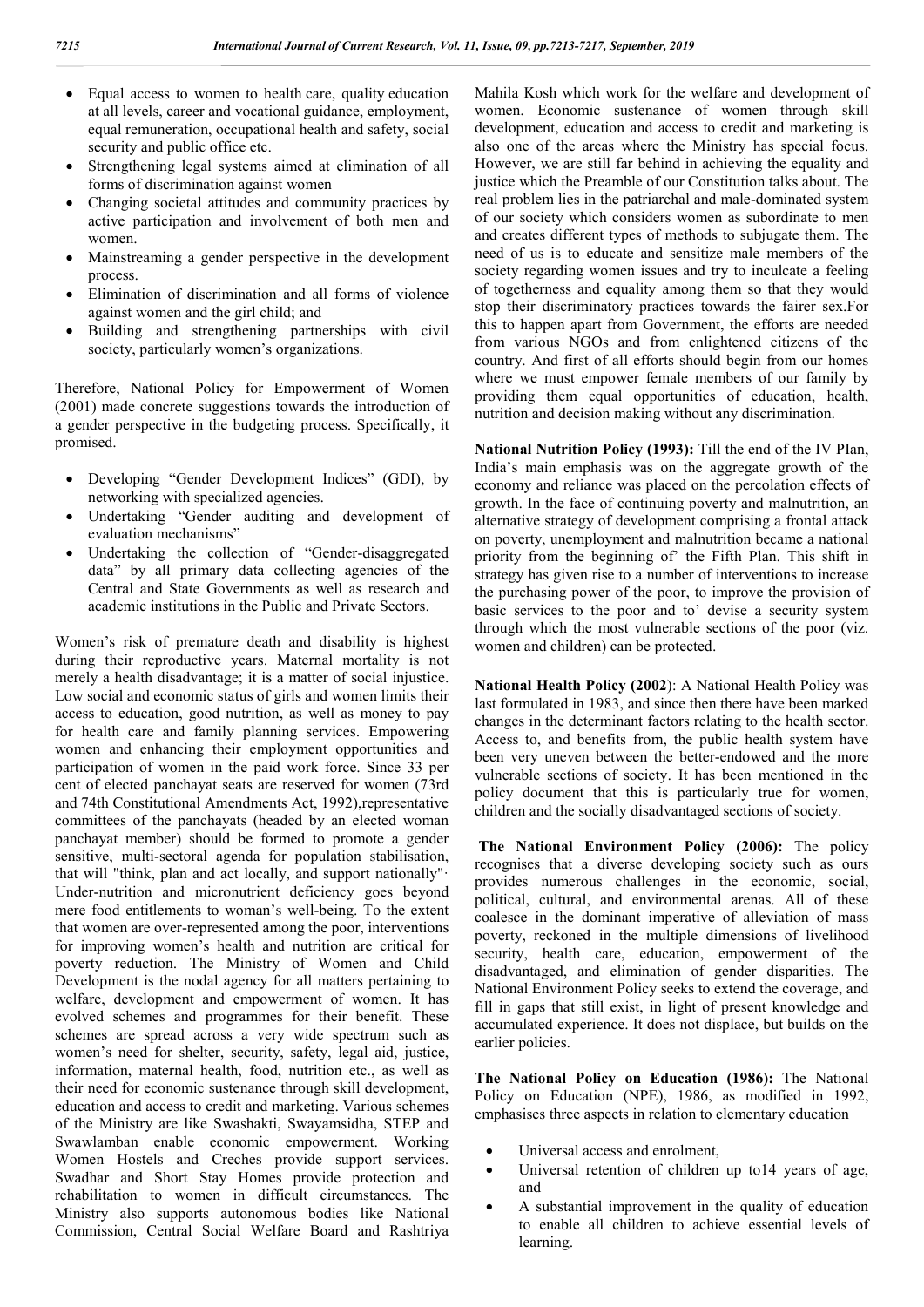**National Population Policy (2000):** In the new millennium, nations are judged by the well-being of their peoples; by levels of health, nutrition and education; by the civil and political liberties enjoyed by their citizens; by the protection guaranteed to children and by provisions made for the vulnerable and the disadvantaged. Women in India constitute about 496 million (2001 census) representing 48 per cent of the total population. Such a high per cent of valuable human resource face disparities in access to and control over resources and constitute as one the most vulnerable and marginalized. The Population Policy 2000 recognised the plight of women and prescribed indicative suggestions to resolve these concerns.

Women's risk of premature death and disability is highest during their reproductive years. Maternal mortality is not merely a health disadvantage, it is a matter of social injustice· Low social and economic status of girls and women limits their access to education, good nutrition, as well as money to pay for health care and family planning services

- Empowering women and enhancing their employment opportunities and participation of women in the paid work force
- Since 33 per cent of elected panchayat seats are reserved for women (73rd and 74th Constitutional Amendments Act, 1992),representative committees of the panchayats (headed by an elected woman panchayat member) should be formed to promote a gender sensitive, multi-sectoral agenda for population stabilisation, that will "think, plan and act locally, and support nationally"
- Under-nutrition and micronutrient deficiency goes beyond mere food entitlements to woman's well-being. To the extent that women are over-represented among the poor, interventions for improving women's health and nutrition are critical for poverty reduction

### **National Policy for Women (2016)**

The Salient features of the policy are as follows, Nearly a decade and half has passed since the National Policy for Empowerment of Women, 2001 was formulated. Since then significant strides in global technology and information systems have placed the Indian economy on a trajectory of higher growth impacting the general populace and women in particular in unique and different ways. The discourse on women's empowerment has been gradually evolving over the last few decades, wherein paradigm shifts have occurred –from seeing women as mere recipients of welfare benefits to mainstreaming gender concerns and engaging them in the development process of the country.

These changes have brought forth fresh opportunities and possibilities for women's empowerment while at the same time presenting new and emerging challenges which along with persisting socio-economic problems continue to hinder gender equality and holistic empowerment of women. The policy aims to create sustainable socio-economic, political empowerment of women to claim their rights and entitlements, control over resources and formulation of strategic choices in realisation of the principles of gender equality and justice. The policy envisions a society in which, women attain their full potential and are able to participate as equal partners in all spheres of life. It also emphasizes the role of an effective framework to enable the process of developing policies, programmes and practices which will ensure equal rights and opportunities for women.

The broad objective of the policy is to create a conducive socio-cultural, economic and political environment to enable women enjoy de jure and de facto fundamental rights and realize their full potential.

### **Priorities**

**Health including food security and nutrition:** Focus on recognizing women's reproductive rights, shift of family planning focus also to males, addressing health issues in a life cycle continuum such as psychological and general well-being, health care challenges related to nutrition/ hygiene of adolescents, geriatric health care, expansion of health insurance schemes and addressing the intergenerational cycle of under-nutrition.

**Education:** Improve access to pre-primary education, enrolment and retention of adolescent girls, implement innovative transportation models for better schooling outcomes, advocate gender champions and address disparities with regard to ICTs.

**Economy:** Raising visibility, engendering macro-economic policies and trade agreements, generate gender-disaggregated land ownership database, skill development and training for women, entrepreneurial development, review of labour laws and policies, equal employment opportunities with appropriate benefits related to maternity and child care services, address technological needs of women.

**Governance and Decision Making:** Increasing women's participation in the political arena, administration, civil services and corporate boardrooms,

**Violence Against Women:** Address all forms of violence against women through a life cycle approach, Legislations affecting /relating to women will be reviewed/harmonized to enhance effectiveness, Improve Child Sex Ratio (CSR), strict implementation of advisories, guidelines, Standard Operating Procedures (SOP) and protocols, prevention of trafficking at source, transit and destination areas for effective monitoring of the networks.

**Enabling Environment:** Gender perspective in housing and infrastructure, ensuring safe drinking water and sanitation, gender parity in the mass media & sports, concerted efforts towards strengthening social security and support services for all women especially the vulnerable, marginalized, migrant and single women.

**Environment and Climate Change:** addressing gender concerns during distress migration and displacement in times of natural calamities due to climate change and environmental degradation. Promotion of **e**nvironmental friendly, renewable, non–conventional energy, green energy sources for women in rural households. The policy also describes emerging issues such as making cyber spaces safe place for women, redistribution of gender roles, for reducing unpaid care work, review of personal and customary laws in accordance with the Constitutional provisions, Review of criminalization of marital rape within the framework women's human rights etc. relevant in the developmental paradigms. Operational strategies laid down in the policy provide a framework for implementation of legislations and strengthening of existing institutional mechanisms through action plan, effective gender institutional